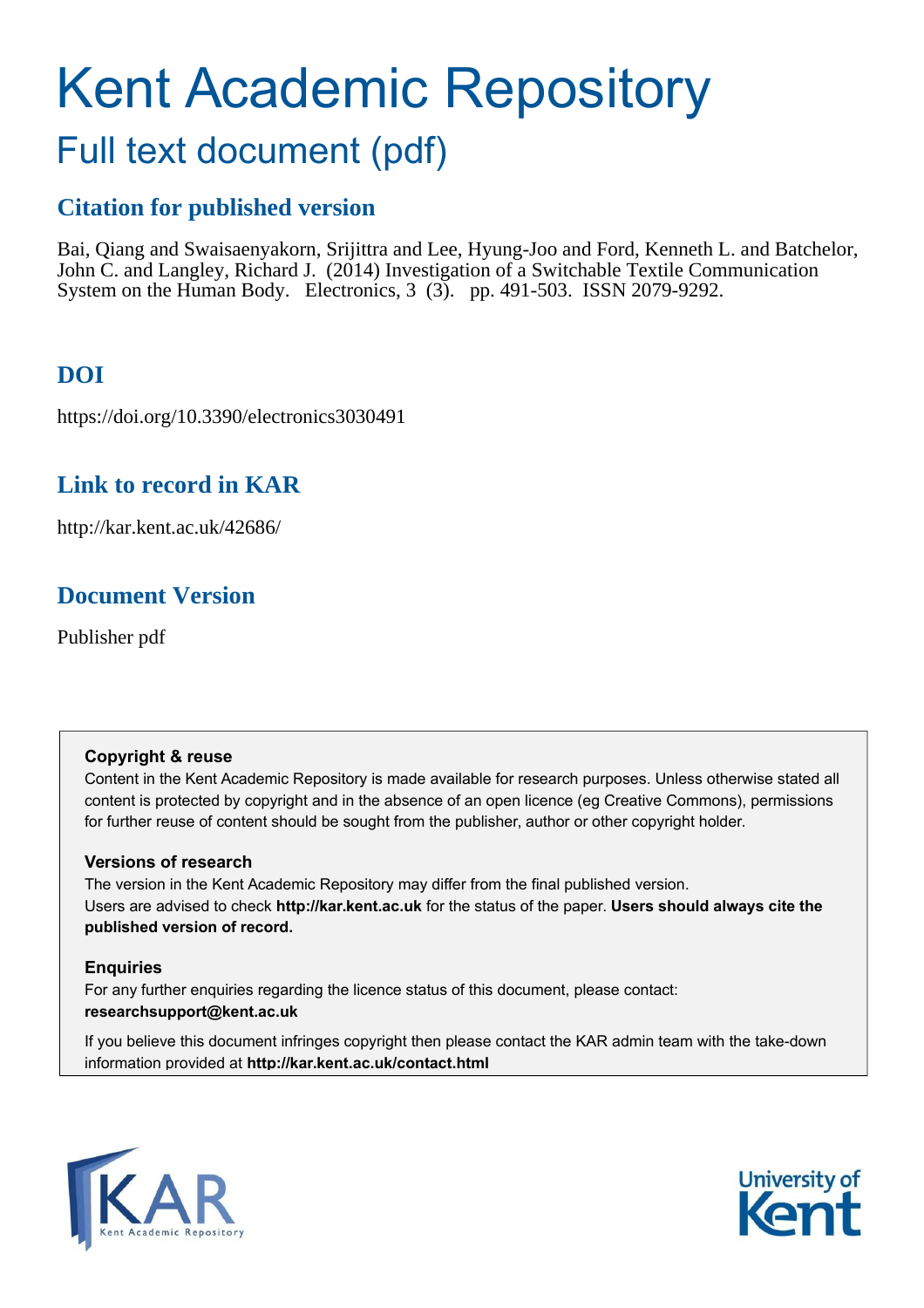

*Article*

## **Investigation of a Switchable Textile Communication System on the Human Body**

**Qiang Bai <sup>1</sup> , Srijittra Swaisaenyakorn <sup>2</sup> , Hyung-Joo Lee <sup>1</sup> , Kenneth L. Ford <sup>1</sup> , John C. Batchelor <sup>2</sup> and Richard J. Langley 1,\*** 

- 1 Department of Electrical and Electronic Engineering, University of Sheffield, Mappin Street, Sheffield S1 3JD, UK; E-Mails: q.bai@sheffield.ac.uk (Q.B.); melonicus@hotmail.com (H.-J.L.); l.ford@sheffield.ac.uk (K.L.F.)
- 2 School of Engineering and Digital Arts, University of Kent, Canterbury, Kent CT2 7NT, UK; E-Mails: ss638@kent.ac.uk (S.S.); j.c.batchelor@kent.ac.uk (J.C.B.)
- **\*** Author to whom correspondence should be addressed; E-Mail: r.j.langley@sheffield.ac.uk; Tel.: +44-114-222-5583.

*Received: 13 February 2014; in revised form: 4 June 2014 / Accepted: 14 July 2014 / Published: 18 August 2014* 

**Abstract:** In this paper, a switchable textile communication system working at 2.45 GHz ISM band is presented and studied for different locations within a realistic on-body environment. A 3D laser scanner is used to generate a numerical phantom of the measured subject to improve the accuracy of the simulations which are carried out for different body postures. For the off-body communications, the system is acting as an aperture coupled microstrip patch antenna with a boresight gain of 1.48 dBi. On-body communication is achieved by using a textile stripline, which gives approximately 5 dB transmission loss over 600 mm distance. The system is switched between on and off-body modes by PIN diodes. Common issues, such as shape distortion and body detuning effects which the textile antenna may experience in realistic use are fully discussed. Robust antenna performance is noted in the on-body tests, and an additional 3 dB transmission coefficient deduction was noticed in the most severe shape distortion case.

**Keywords:** switchable body-centric communication; on-body communication; off-body communication; textile strip patch antenna; textile stripline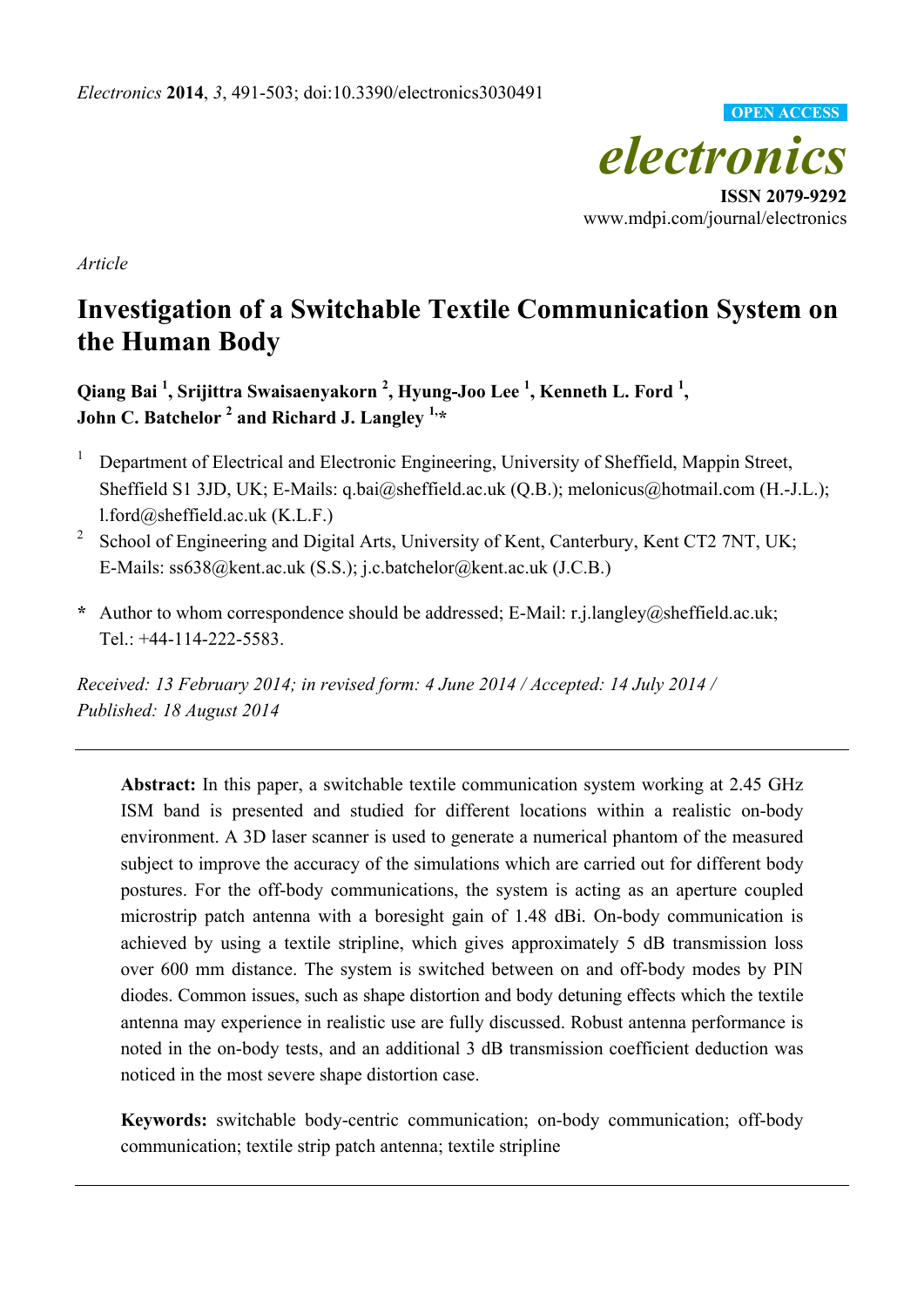#### **1. Introduction**

Recently, the textile antenna has attracted much attention as wearable electronics and smart clothes are becoming a popular topic in industry and academia. The idea of wearing an antenna on body can free the antenna system from the miniaturized wearable devices, and consequently enhance the wireless communication performance by fully utilizing the human body surface. Using new flexible materials, such as conductive textiles, can significantly reduce the antenna weight and seamlessly integrate the wearable antenna into clothes [1,2]. The antenna made of flexible materials needs to be optimized to remain satisfied performance under shape distortion conditions. In  $[3-5]$ , wearable antennas were tested and discussed under bending and crumpling conditions. A statistical technique was also introduced to analyze the uncertainty of textile antenna resonance frequency after bending [6]. In realistic usage, textile antennas may need to be waterproofed when exposed to adverse environmental conditions as moisture can significantly affect the antenna performance [7,8].

Body area networks involve two wireless communication scenarios. These are on-body communication, which refers to communication between nodes located in different parts of the human body, and off-body communication where signals are transmitted between the on-body node and the nodes far away from body such as wireless routers. The wearable antennas therefore need to be characterized for on and off body applications [1]. The antennas designed for off-body mode are for communications between the node mounted on body and the wireless router or base station at a distance from the wearer. Therefore, the antenna has to radiate mainly in the boresight direction. In  $[4,5,9-12]$ , different types of wearable antennas were presented for off-body applications. Artificial magnetic conductors (AMCs) were used to enhance the antenna forward radiation and reduce the detuning effect from the human body. Some wearable antennas designed for on-body communication applications have been reported in [13–16], where the antennas need to have the maximum directivity along the body surface, not only to achieve a better on-body transmitting and receiving performance, but also to reduce the radio interference between nearby wearers. However, it has been observed that the Non Line of Sight (NLOS) on-body wireless link may experience a significant path loss. In [17], antennas were designed and compared for over body surface communication at 2.45 GHz, and the path loss is generally greater than 36 dB over a distance of 257 mm in NLOS cases. It will be a very attractive idea if these two communication scenarios can be integrated into one system, but only a small number of papers have studied such a switchable antenna or communication system which can support both on- and off-body communications  $[18-21]$ .

In this paper, the switchable textile communication system briefly described in [20,22] operating in both on and off body modes at 2.45 GHz is presented and investigated in a realistic body worn environment. The novelty of this work is that the performance is presented for different locations of the communication system on the body and for different body postures. Furthermore, a 3D laser scanner is used to generate a numerical phantom of the measured subject to improve the accuracy of the simulation, as described in Section 2. A textile stripline is employed in this communication system for on-body communications to provide the means to overcome hefty NLOS attenuation, which was also investigated under complex shape distortion conditions in this work. The system geometry is introduced in Section 3 and the performance of on- and off-body modes are investigated in Sections 4 and 5, respectively. Conclusions are drawn in the final section.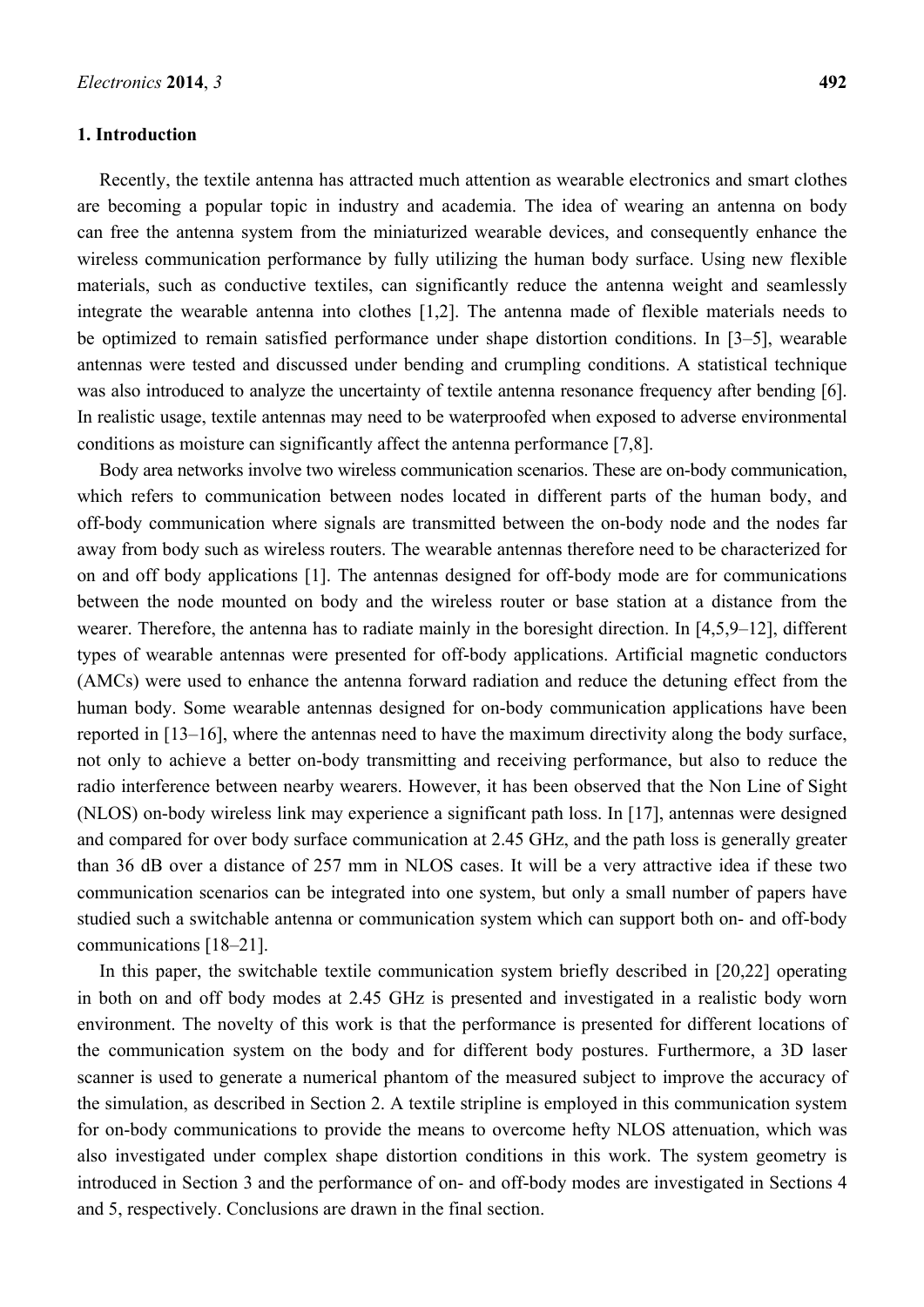#### **2. Methodology**

The wearable communication system was designed and tested with a human body using both numerical and experimental methods. In order to increase the prediction accuracy of the antenna on-body performance, the numerical body phantom used in the simulation must have a minimum shape difference from the body of the measured test subject. The antenna in the simulation also needs to be conformal to the same shape and mounted in exactly the same on-body location as for the measurement. Therefore, three processes were involved in this study to evaluate the wearable antenna performance and to achieve accurate predictions.

#### *2.1. Creating a 3D-Body Model of the Test Subject*

A test subject participating in a measurement process was scanned by a 3D laser scanner. During the scanning process, the subject wore a skin-tight suit and remained still for approximately for 10 s. A 3 column optical laser 3D body scanner with a data density of 7 points/cm<sup>2</sup> was used [23]. After the model was scanned, image reconstruction software from "Human Solution GmbH" was used to create a 3D surface of the model [24]. Areas with poor reflection or shadowing were subsequently fixed by post-processing process in the software (Figure 1). The 3D surface in ".obj" format was converted into a 3D solid model ".sat" format using "Mesh2Solid" software so it could be used later in the simulation process. This technique was shown in [25,26] to demonstrate that a 3D scanned surface of a test subject could enhance the accuracy of the predicted transmission coefficients from EM simulator, CST Microwave Studio.

**Figure 1.** (**a**) The avatar reference person being 3D body scanned, and (**b**) the 3D scanned surface.



*2.2. Measuring the Wearable Antenna System Characteristics* 

All measurements were taken using a textile stripline antenna, radiating at  $2-3$  GHz frequency band. The antenna was then connected to an FSH8 Rohde and Swartz network analyzer to measure the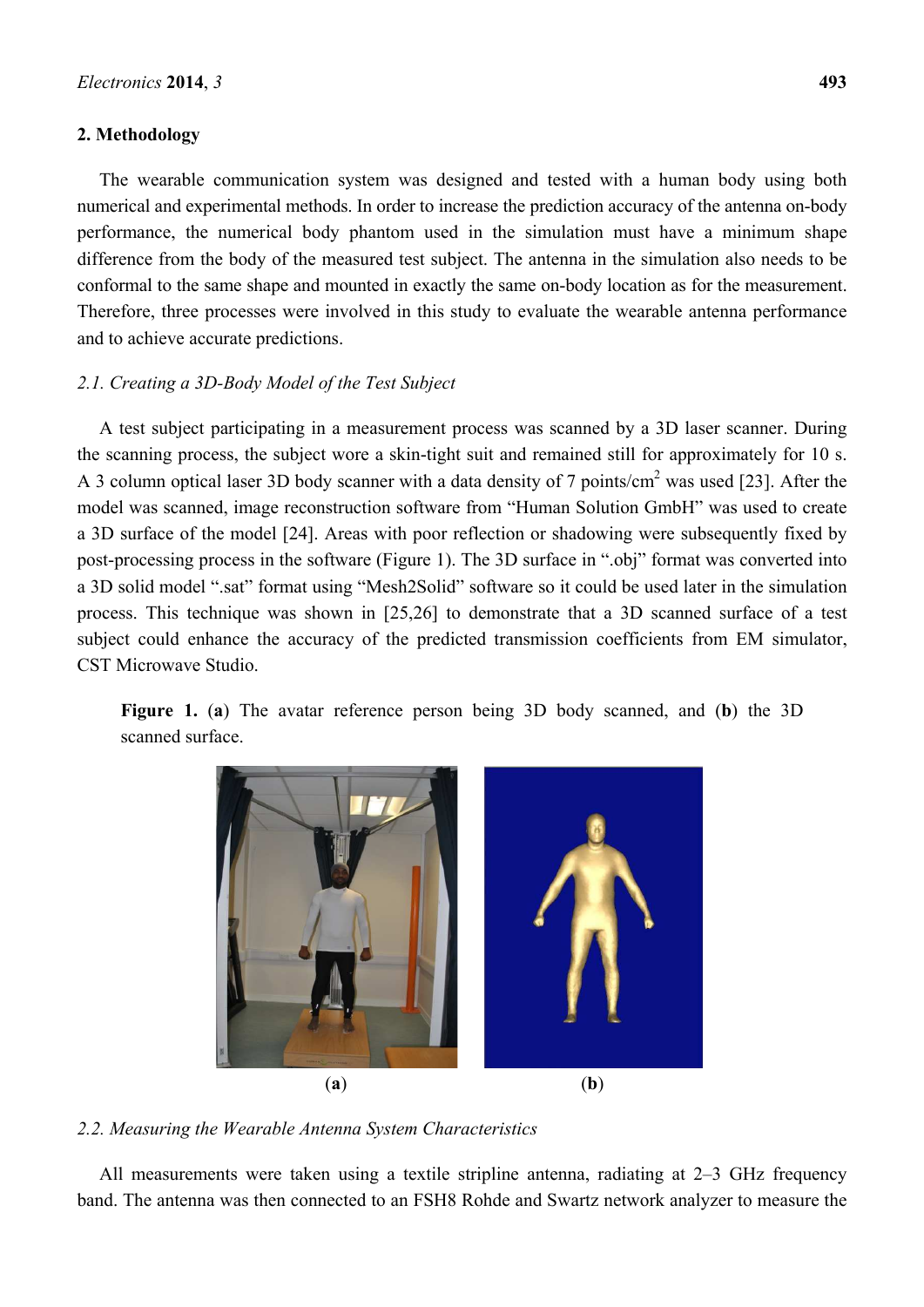channel characteristics,  $|S_{11}|$  and  $|S_{21}|$ . The measurements were taken first on a human torso and then on an equivalent sized polystyrene human torso model. This was done to isolate the free space channel between the two antennas from any effects caused by the body tissue electrical values and any changes caused in the radio channel characteristics when the antenna was in close proximity to the human body.

The antenna was attached around a volunteer's torso having one end placed around the stomach area. It was biased with a DC power supply to operate in an "off-body" mode (Figure 2). The torso area was 110.5 cm above the ground with a circumference of 102.5 cm.

**Figure 2.** Stripline antenna bending around (**a**) a human's torso; (**b**) a polystyrene's torso; (**c**) diagonal bending cross the human chest. The white/grey balls in the figure indicate the motion capture markers, used to record the location and orientation of each part of the antenna during the measurement.



 $|S_{11}|$  and  $|S_{21}|$  were measured 10 times and the average of each was calculated. Similar measurements were taken using the polystyrene torso. The polystyrene phantom was 110 cm above the ground with a circumference of 90.4 cm. The torso levels of both models were identical but their circumferences were different by 12%.

#### *2.3. Simulation*

Once the 3D-body model was scanned and processed, the phantom data was imported into the simulation software (CST). As shown in Figure 3, the antenna was mounted on the body phantom in the same location as the measurement, and bent into the approximate shape according to the coordinate data recorded by the motion capture system. The simulated body phantom was defined as a homogenous material with a dielectric value of 35.15 and a conductivity of 1.159 S/m (2/3 that of muscle). A multilayer body structure was also investigated to examine the accuracy of the simulation. As shown in Figure 3c, the internal muscle phantom was covered by a 12 mm intermediate layer of fat and a 4 mm external layer of dry skin. Fat has a relative permittivity of 5.28 and a conductivity of 0.105 at 2.45 GHz, and dry skin has a relative permittivity of 38 and a conductivity of 1.464 [27]. The simulated antenna return loss with the multilayer phantom was almost the same as the result from homogenous phantom. The antenna gain was slightly increased by 0.2 dB with the multilayer structure.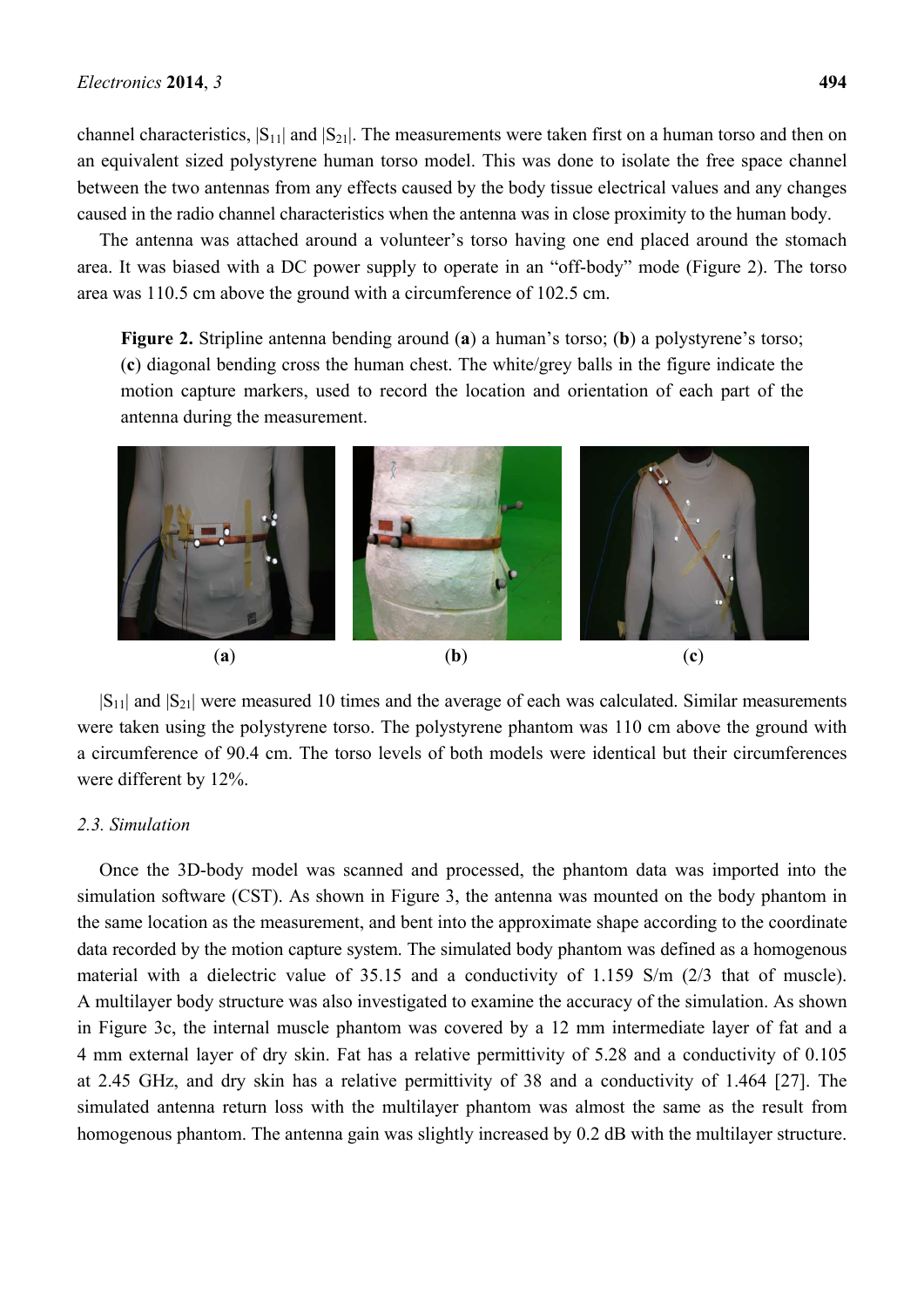**Figure 3.** (**a**) and (**b**) The scanned 3D-body model data imported into simulation software, the antenna was attached in the same location as in the measurement (**c**) Multi-layer numerical phantom (**d**) Antenna X-Z plane radiation pattern with homogenous and multi-layer phantoms.





#### **3. Switchable Textile Antenna Design**

The switchable antenna and stripline system has overall dimensions of 45 mm by 600 mm with 4.5 mm thickness. This antenna consists of two parts. As shown in Figure 4a, an aperture coupled microstrip patch antenna located on the top left corner is designed for the 2.45 GHz off-body communications and a 600 mm long strip line connects the port 1 and port 2 for the on-body applications. Two PIN diodes are used to switch this antenna system between on and off-body modes. PIN diode 1 controls the connection between the feed and the patch antenna, and the PIN diode 2 connects the feed to the transmission stripline. In the measurement, a power supply unit with two independent outputs is used to actuate PIN1 and PIN2 separately. The conducting fabric called pure Copper Taffeta is used in this design to replace all the metallic parts, which is a high quality Polyester based substrate plated with copper with a conductivity of 5 MS/m. The dielectric part in this antenna uses the textile material Felt, which has the relative permittivity of 1.38 and a loss tangent of 0.023.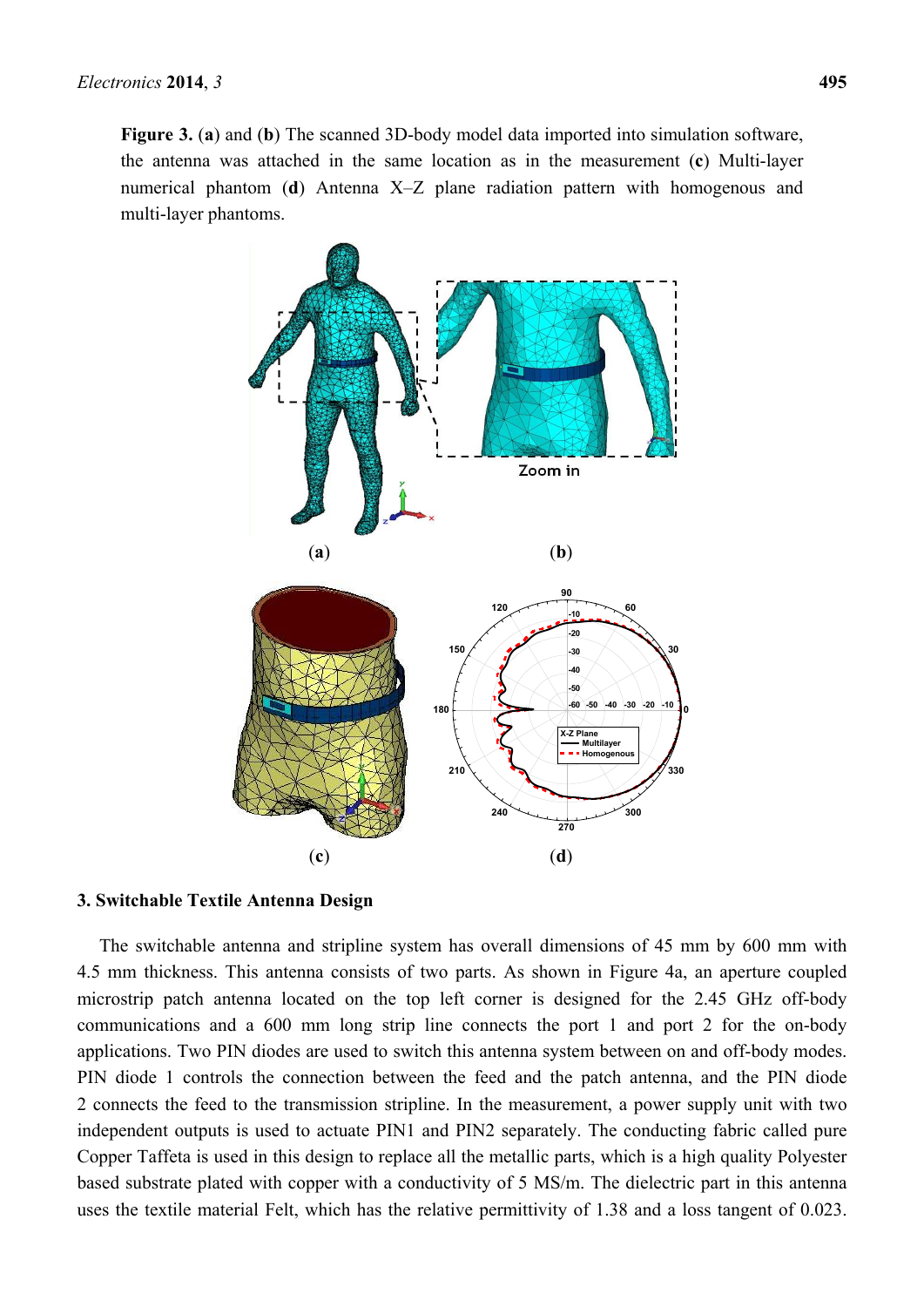More details about the antenna geometry and materials can be found in our previous work [22]. Compared to wireless solutions, this stripline solution can significantly reduce the path loss, especially to overcome the high attenuations occurred in non-line-of-sight cases. Furthermore, the main part of the communication system is only 2.2 mm thick and made of pure flexible textile materials which indicate the antenna can be seamlessly integrated into garments without affecting the garments outside appearance or adding to the weight.



**Figure 4.** The antenna system and the switching network.

Figure 4b,c present the antenna surface current distribution pattern in the antenna off-body mode and on-body mode correspondingly. When the PIN1 is on (short) and PIN2 is off (open), the antenna system is working in off-body mode, where we can see the strong surface current concentrated on the patch component (Figure 4b). The measured S parameter results show the antenna has a −10 dB bandwidth from 2.38 GHz to 2.51 GHz, which totally covers the 2.45 GHz frequency ISM band (2.4~2.5 GHz). No more than −22 dB is transmitted to port 2, which indicates this antenna system radiates most of the energy through the patch antenna (Figure 5). The antenna system is operating in on-body mode when the PIN1 is off and PIN2 is on. The feeding signal is mainly transmitted to Port 2 through the stripline instead of being radiated to the air off body. The measured results also show the  $|S_{21}|$  is around −5 dB within the frequency range 2–3 GHz while the reflection coefficient is lower than −27 dB.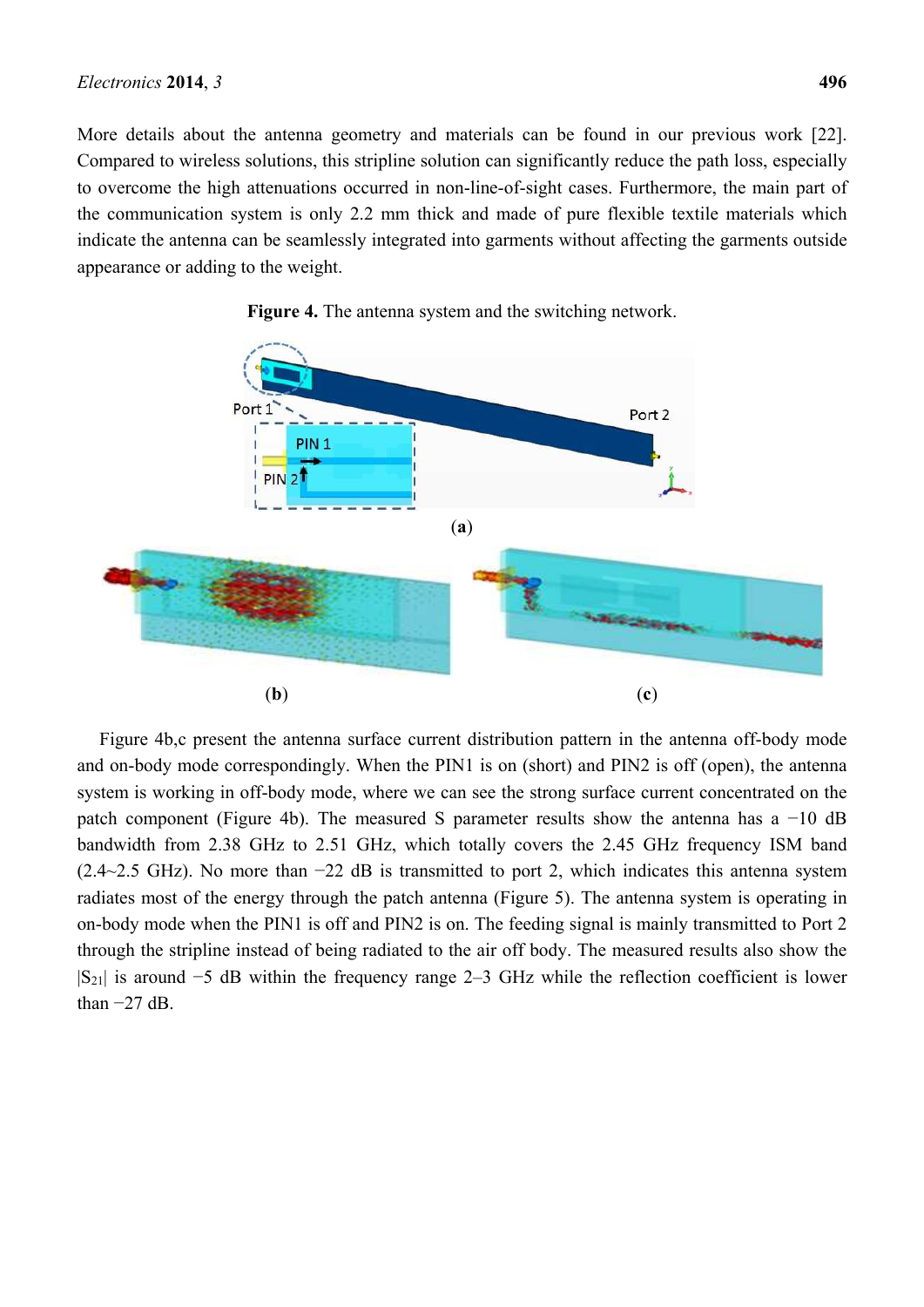**Figure 5.** Measured reflection and transmission coefficients in antenna on-body and off-body modes.



#### **4. System On-Body Mode**

One of the advantages of this wearable communication system is that the body effect can be neglected in the on-body mode communication. That is because in the on-body mode the signals are only transmitted through the stripline which is completely wrapped by the ground layer. However, the long and thin stripline is more likely to experience shape distortions in the realistic usage.

**Figure 6.** (**a**) stripline in completely straight condition; (**b**) wrapping around poly-form with 80 mm diameter; (**c**) bending around poly-form with 140 mm diameter; (**d**) twisting and bending around poly-form with 80 mm diameter; (**e**) measured transmission coefficient.



The flexible textile stripline may be curved when it is mounted on the trunk of a human body, and will be bent if it is wrapped around the waist. If the stripline is put on relatively small body components, such as wrist or joints, then some severe deformation forms, such as sharp bending and twisting, may take place during the body movement. Therefore, this section will investigate the stripline transmission performance under various shape deformation conditions. Firstly, the distortion study started from some "gentle" deformation forms. As shown in Figure 6, the 600 mm long stripline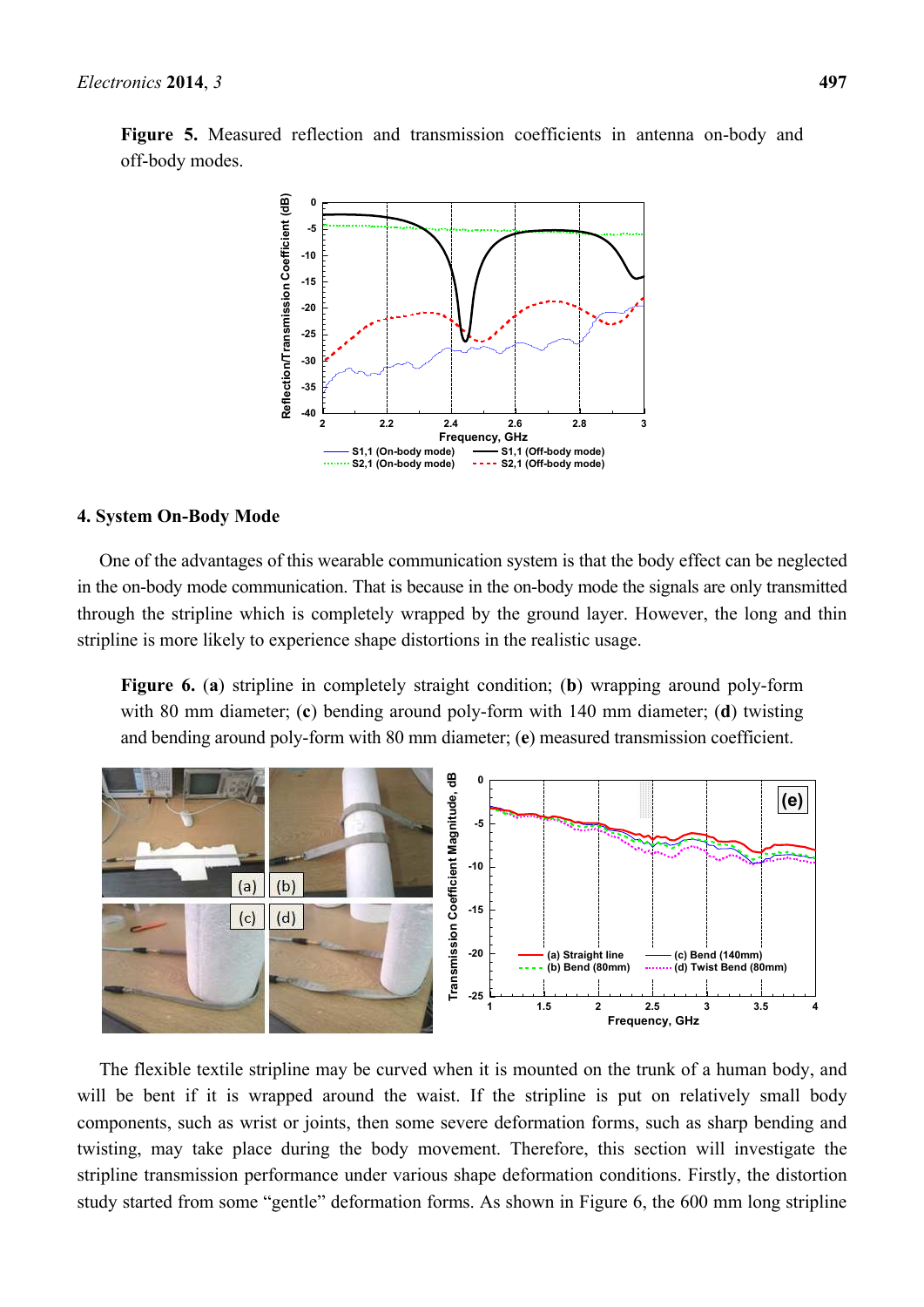was bent around cylinders with 80 and 140 mm diameters (Figure 6b,c) which indicate the sizes of an adult upper arm and thigh. Comparing to the straight condition, the stripline transmission coefficient dropped by up to 0.8 dB within the 2.4 GHz ISM band in both bending cases (Figure 6e). The twisting can also be combined with bending deformation as shown in Figure 6d, and cause 1 dB more attenuation in the transmission coefficient. Results show the stripline performance will only be slightly affected in the gentle bending and twisting distortion cases.

Four severe deformation forms were also investigated in this research, as shown in Figure 7: sharp bending, crumpling and squashed crumpling (3 and 7 bends). In the crumpling and sharp bending cases (Figure 7a,b), the stripline retains similar performance as in the straight condition with up to 1 dB additional loss within the 2.4 GHz ISM band. Squashed crumpling may be considered as the most severe distortion conditions, which is very rare in the realistic usage, but can be used to evaluate the stripline performance under extreme distortion conditions. Two squashed crumpling forms were looked into: one with 3 bends and the other one has 7 bends where the 600 mm long stripline was almost reeled together (Figure 7c,d). Comparing to the straight condition, the 3 bends distortion will bring up to 2 dB additional losses to the stripline transmission. However, the stripline performance was obviously affected in the 7 bends case, where a 3 dB coefficient deduction was noticed in the band of interest, and the overall transmission coefficient curve was altered (Figure 7e).

**Figure 7.** (**a**) stripline sharp bending; (**b**) stripline crumpling; (**c**) squashed crumpling with 3 bends; (**d**) squashed crumpling with 7 bends; (**e**) measured transmission coefficient.



#### **5. System Off-Body Mode**

The communication system turns to the off-body mode when the PIN1 is on and PIN2 is off, where the system is acting as a patch antenna and communicating singles with the nodes far away from human body. In the off-body mode, the human body effects have to be taken into consideration as both the antenna matching and radiation performances can be affected by the human body. In addition, the human body surface is not in a completely flat condition, which means mounting the flexible textile antenna on human body may bend the antenna along the body curved surface. Owing to the relatively compact size of this antenna design, the patch part was only slightly bent when it was mounted on the human torso. To evaluate the antenna performance under the bending condition, a polystyrene torso model was used. The antenna system was wrapped around the torso waist with the patch antenna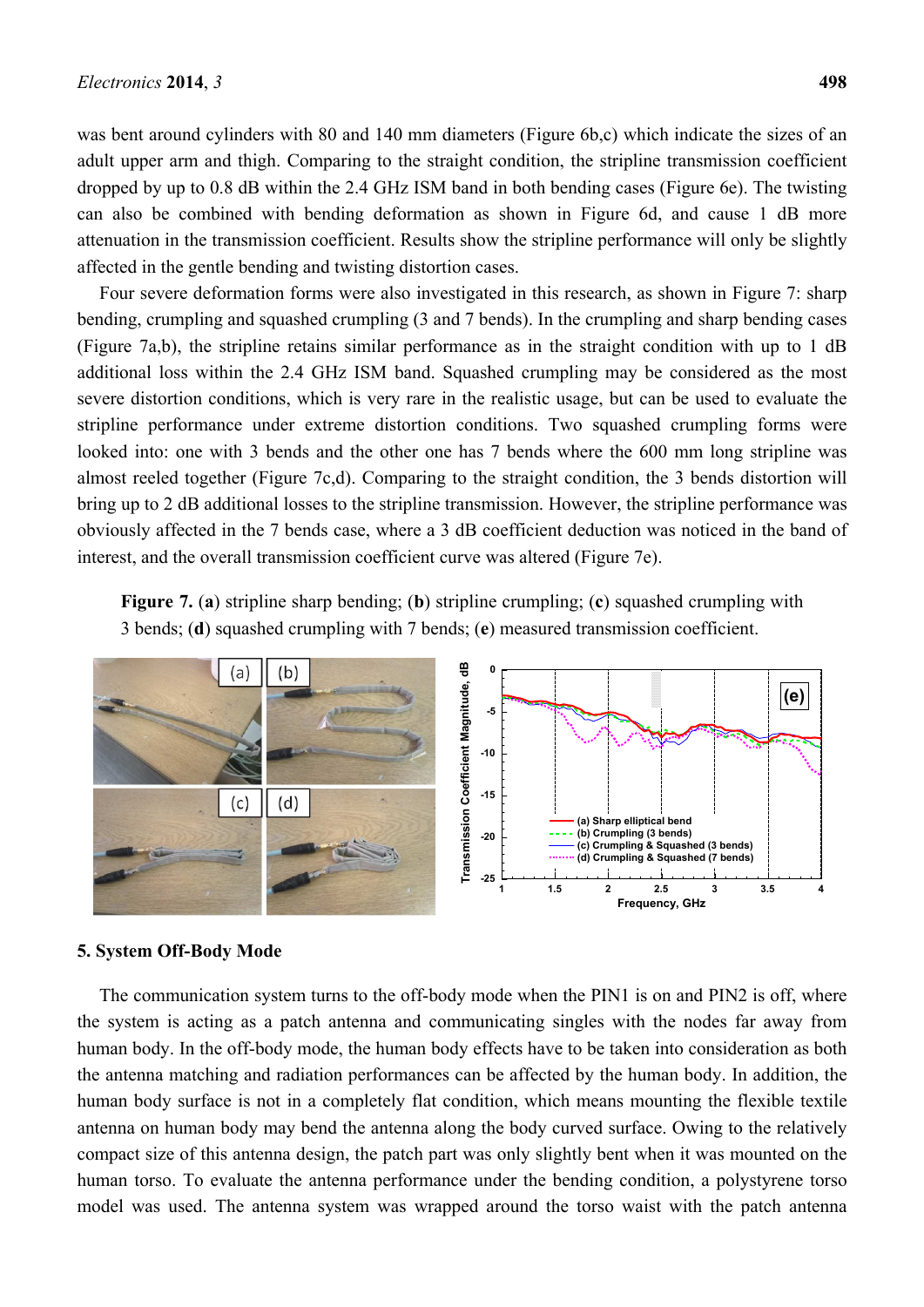component in the center front of the torso model (Figures 2b and 3). Figure 8a presents the measured S parameter results, from where we can see that the antenna −10 dB working band covered from 2.38 GHz to 2.50 GHz under the flat condition, and was shifted upwards by 20 MHz when mounted on polystyrene torso. The transmission coefficient also dropped by 1.5 dB within the working frequency band due to the stripline being bent around the torso. The simulation presents a very good agreement with the measurement results, where the 3D laser scanner and the motion capture system played an important role to minimize the difference between measurement and simulation.

**Figure 8.** Antenna reflection and transmission coefficients in flat condition and on polystyrene torso: (**a**) Measurement; (**b**) simulation.



Then the antenna was tested on a real human body, and an additional antenna position, diagonally crossing the human chest with the patch antenna component on the right shoulder (Figure 2c), was investigated. From Figure 9, it can be seen that placing the antenna on the real human subject or on the polystyrene model caused the reflection and transmission coefficients to change only slightly over the  $2-3$  GHz frequency band of interest (Figure 9a). Results show that 12 cm difference in torso circumference and the difference between human tissues properties and polystyrene properties only cause 4 MHz broadening on the −10 dB working bandwidth in the "bending around waist" case. When the patch antenna was put on the shoulder with stripline diagonally crossing the body chest, the bandwidth was also widened by 4 MHz and the resonant frequency was shifted upwards by 13 MHz. It can be concluded that the matching performance of this antenna system is fairly robust for body-worn applications.

The wearable antenna radiation pattern may be affected by the human body as the body can be considered as a large dielectric material with a high relative permittivity [2,7]. Furthermore, the wearer may keep changing posture during daily activities, which will create a dynamic operating environment for the wearable antenna. In other words, the wearable antenna, even in a fixed on-body location, can experience varying body effects during the wearer's movement.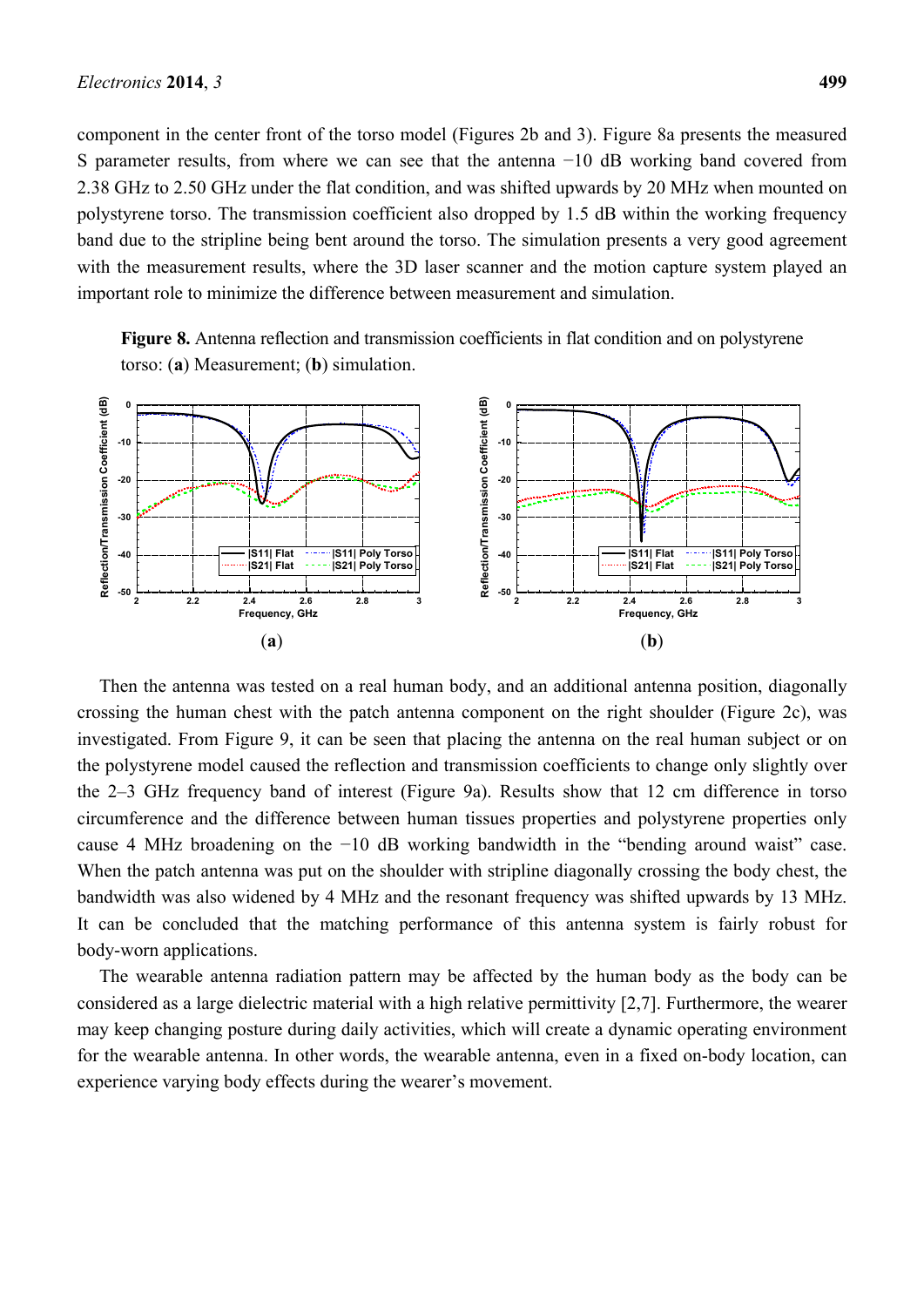

**Figure 10.** Simulated and measured radiation patterns of antenna, azimuth plane, normalized to the maximum value in: (**a**) Simulated in free space and on human body; (**b**) On stomach bending forward upper part of body (measurement); (**c**) On right shoulder tilting head (measurement); (**d**) On right shoulder turning head (measurement).

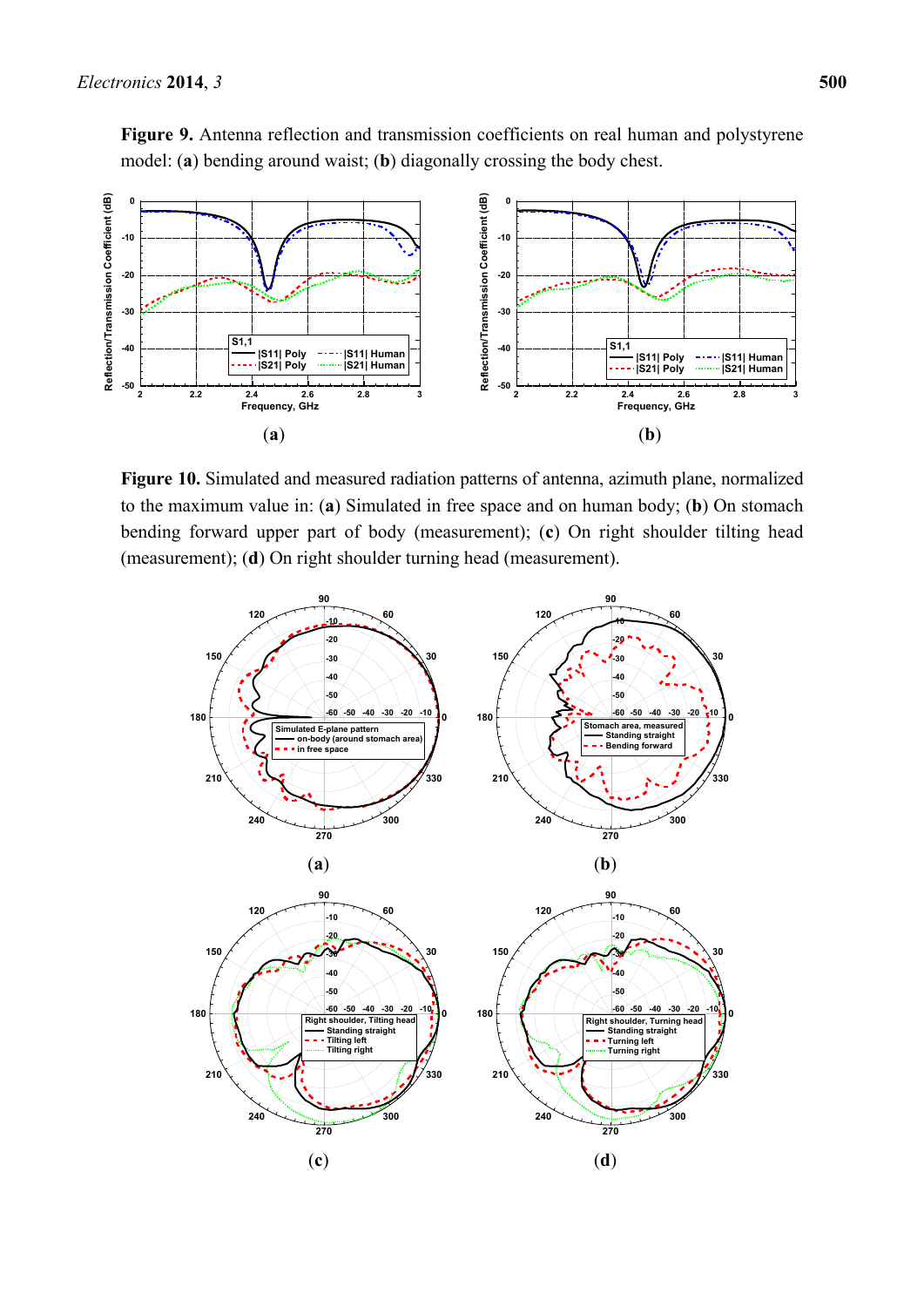Figure 10a presents the simulated antenna E-plane radiation patterns of the antenna in free space and on the human body at 2.45 GHz. The antenna absolute gain is 1.48 dBi in free space. Comparing to the pattern in free space, we can see the antenna forward gain was reduced by 0.6 dB when it was attached to the human body, while there was a 6 dB reduction on the backward radiation. The antenna radiation efficiency also dropped from 43% to 39% when the antenna was in the proximity of the human body. To evaluate the maximum effects which the body movement may bring to the radiation performance, the antenna was tested not only with a standing still human subject, but also with some typical body movements, for example bending forward the upper part of body by 80° or tilting/turning the head. Figure 10b-d present the measured radiation pattern when the antenna is put in the center front of the stomach area (Figure 2a) and on the right shoulder (Figure 2c). Only the azimuth plane is measured due to the limitation of the measurement equipment. It is noticed that the head movements only caused slight changes in the radiation pattern when the antenna was put on the right shoulder (Figure 10c,d). The simulation results show the antenna radiation efficiency has only a 3% variation for the head movement cases. However, a severe body effect was found when bending forward the upper part of body, which could cause a 10 dB reduction to the antenna forward gain when the patch antenna was attached in the center front of the human stomach (Figure 10b).

#### **6. Conclusions**

A switchable textile antenna and stripline communication system operating at 2.45 GHz was presented at different locations on the body with detailed investigation of a realistic on-body environment in different postures. In the on-body mode, the system transmission performance was only slightly affected by the human body, and remained stable under shape distortion conditions. In the off-body mode, the patch antenna resonant frequency was shifted upwards by 13 MHz when mounted on a human body, but still fully covered the 2.45 GHz ISM band. The antenna radiation performance was varying with the movement of wearer, where bending the upper part of the body forward could give up to 10 dB gain reductions if the patch antenna was attached around the stomach area. Numerical and experimental results show an excellent agreement, and indicate that it is possible to employ textile materials to realize a robust communication performance for wearable applications.

#### **Acknowledgments**

This work is funded by the UK Engineering and Physical Sciences Research Council (EPSRC), grant reference number: EP/G056633.

#### **Author Contributions**

HJL and QB were responsible for the system design, simulation and free space measurement, which were supervised by KLF and RJL in University of Sheffield. The human body scan and on-body measurement were carried out by SS, supervised by JCB, in University of Kent. All authors contributed equally to data analysis, interpretation of results and manuscript preparation.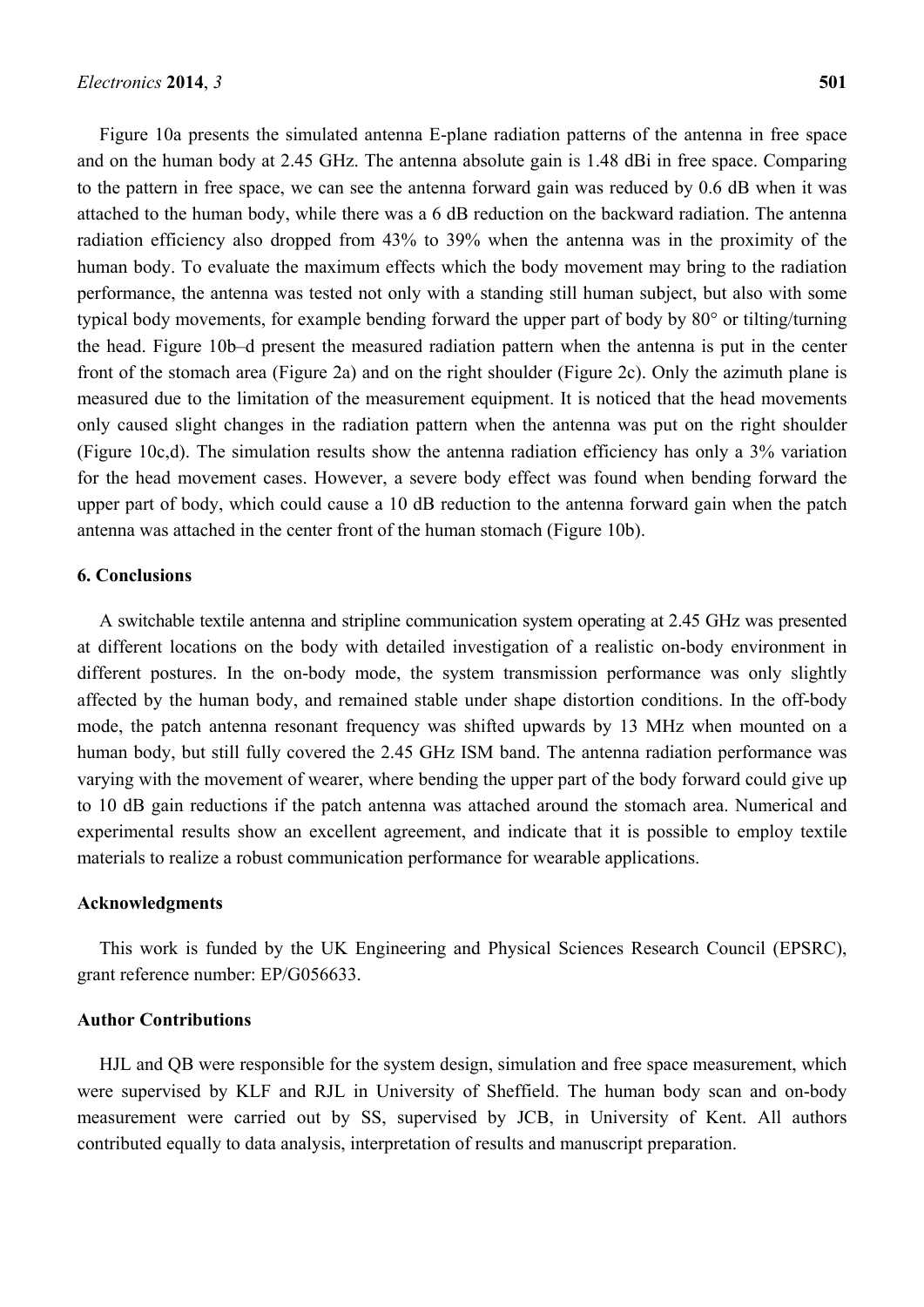#### **Conflicts of Interest**

The authors declare no conflict of interest.

#### **References**

- 1. Hall, P.S.; Hao, Y. *Antennas and Propagation for Body-Centric Wireless Networks*, 2nd ed.; Artech House: Norwood, MA, USA, 2012.
- 2. Hall, P.S. Antennas challenges for body centric communications. In *International Workshop on Antenna Technology (IWAT'07)*, Cambridge, UK, 21–23 March 2007; pp. 41–44.
- 3. Bai, Q.; Langley, R.J. Crumpling of PIFA textile antenna. *IEEE Trans. Antenna Propag.* **2012**, *60*, 63–70.
- 4. Salonen, P.; Jasehoon, K.; Rahmat-Sammi, Y. Dual-band E-shaped patch wearable textile antenna. In Proceedings of the Antennas and Propagation Society International Symposium, Washington, DC, USA, 3–8 July 2005; Volume 1A, pp. 466–469.
- 5. Zhu, S.; Langley, R. Dual-band wearable antennas over EBG substrate. *IET Electron. Lett.* **2007**, *43*, 3.
- 6. Boeykens, F.; Rogier, H.; Vallozzi, L. An efficient technique based on polynomial chaos to model the uncertainty in the resonance frequency of textile antennas due to bending. *IEEE Trans. Antennas Propag.* **2014**, *62*, 1253-1260.
- 7. Hertleer, C.; Rogier, H.; Langenhove, L.V. The effect of moisture on the performance of textile antennas. In Proceedings of the 2nd IET Seminar on Antennas Propagation for Body-Centric Wireless Communications, Stevenage, UK, 20 April 2009; p. 1.
- 8. Lilja, J.; Salonen, P.; Kaija, T.; de Maagt, P. Design and manufacturing of robust textile antennas for harsh environments. *IEEE Trans. Antennas Propag.* 2012, 60, 4130-4140.
- 9. Klemm, M.; Locher, I.; Troster, G. A novel circularly polarized textile antenna for wearable applications. In Proceedings of the 34th European Microwave Conference, Amsterdam, The Netherlands,  $12-14$  October 2004; Volume 1, pp. 137–140.
- 10. Chandran, A.R.; Scanlon, W.G. Dual-band low profile antennas for body-centric communications. In International Workshop on Antenna Technology (IWAT'10), Lisbon, Portugal, 1–3 March  $2010$ ; pp. 1–4.
- 11. Kennedy, T.F.; Fink, P.W.; Chu, A.W.; Champagne, N.J.; Lin, G.Y.; Khayat, M.A. Body-worn E-textile antennas: The good, the low-mass, and the conformal. *IEEE Trans. Antennas Propag.* **2009**, 57, 910-918.
- 12. Abbasi, Q.H.; Rehman, M.U.; Yang, X.; Alomainy, A.; Qaraqe, K.; Serpedin, E. Ultrawideband band-notched flexible antenna for wearable applications. *IEEE Antennas Wirel. Propag. Lett.* **2013**, *12*, 1606-1609.
- 13. Khouri, R.; Ratajczak, P.; Brachat, P.; Staraj, R. A thin surface-wave antenna using a via-less EBG structure for 2.45 Ghz on-body communication systems. In Proceedings of the 4th European Conference on Antennas and Propagation (EuCAP), Barcelona, Spain, 12–16 April 2010; pp.  $1L-4L$ .